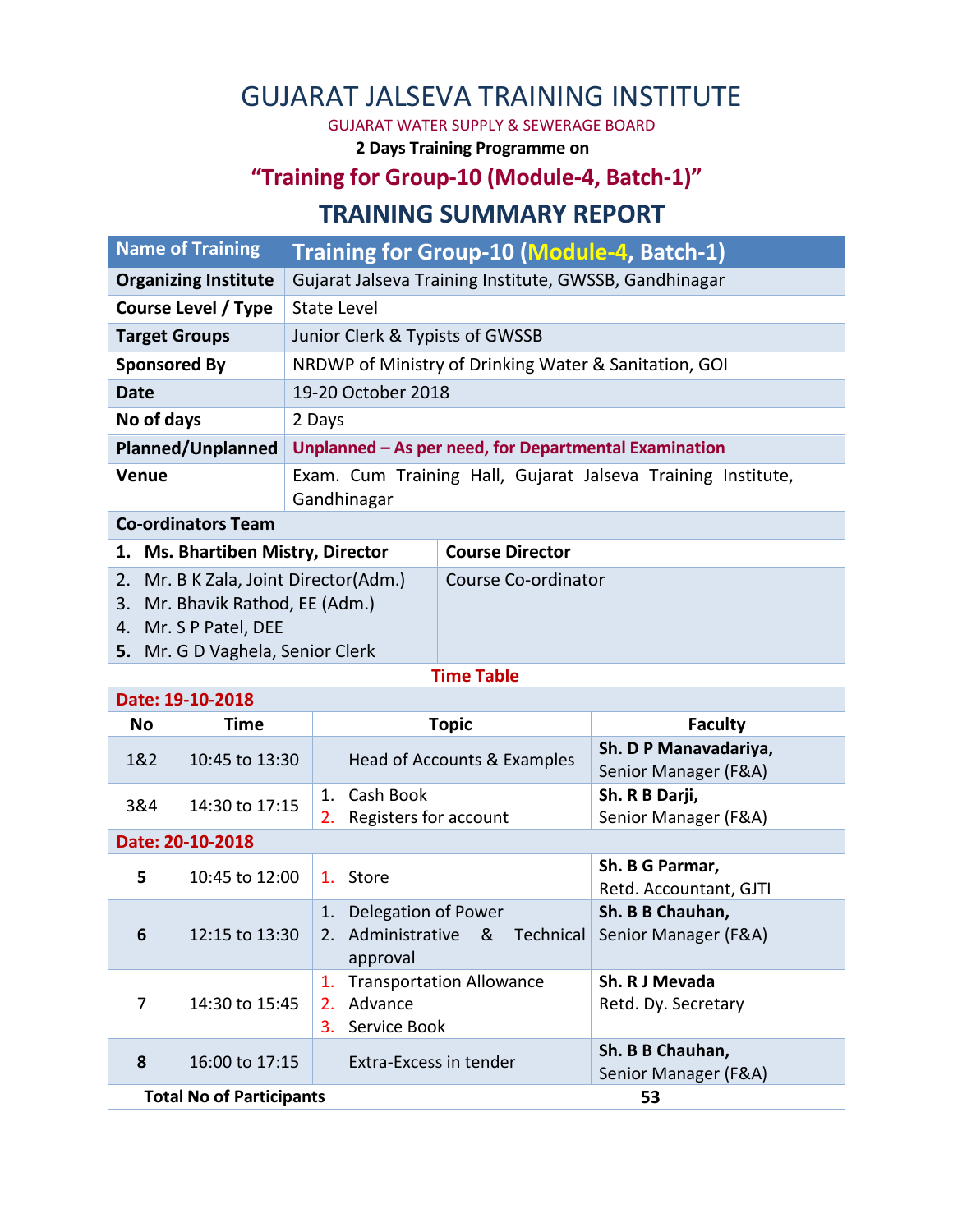## **List of Participants**

| <b>Sr</b>      | <b>CPF</b> | <b>Name of Employee</b> |                                       | <b>Designation</b>  | <b>Office</b>                 | <b>Place</b>    |
|----------------|------------|-------------------------|---------------------------------------|---------------------|-------------------------------|-----------------|
| <b>No</b>      | <b>No</b>  |                         |                                       |                     |                               |                 |
| $\mathbf{1}$   | 2789       | Mr.                     | <b>Aaratsinh R Patel</b>              | Junior Clerk        | PH Circle                     | Godhra          |
| 2              | 10394      | Mr.                     | Abhaysinh Pratapji Dabhi              | Junior Clerk        | PH Circle                     | Mehsana         |
| 3              | 10488      | Mr.                     | Ajay P Munjopara                      | Junior Clerk        | PHS Sub Div-2                 | Surendranagar   |
| 4              | 10180      | Mr.                     | Alpesh Bhagwanbhai<br>Patel           | Junior Clerk        | Zone-2                        | Ahmedabad       |
| 5              | 2567       | Mr.                     | Amrutlal Somabhai<br>Prajapati        | <b>Junior Clerk</b> | PHS Sub Div                   | Shihori         |
| 6              | 10291      | Mr.                     | Anand Batukbhai<br>Majadhiya          | Junior Clerk        | <b>Water Tanker</b><br>Rajkot | Rajkot          |
| $\overline{7}$ | 10153      | Mr.                     | Anil R Patel                          | Junior Clerk        | PHS Mech Sub<br>Div           | Chikhli         |
| 8              | 2189       | Mr.                     | <b>Bhupendra Natvarlal</b><br>Acharya | Junior Clerk        | PHS Mech Sub<br>Div           | Ahmedabad       |
| 9              | 3384       | Mr.                     | Bipin Shanabhai Vasava                | Junior Clerk        | PHS Sub Div                   | Savli           |
| 10             | 10190      | Mr.                     | Bipinkumar Mohanlal<br>Solanki        | Junior Clerk        | PH Circle                     | Mehsana         |
| 11             | 2315       | Mr.                     | Dineshbhai<br>Gangoranbhai Chaudhari  | Typist              | PHW Mech<br>Division          | Rajkot          |
| 12             | 1638       | Mr.                     | Dineshbhai Somabhai<br><b>Bhatiya</b> | Junior Clerk        | PHS Sub Div                   | Mehsana         |
| 13             | 8786       | Mr.                     | Dipak Motibhai<br>Makawana            | Junior Clerk        | <b>PHW Division</b>           | Rajkot          |
| 14             | 5588       | Ms.                     | Dollyben J Makwana                    | Junior Clerk        | PHS Sub Div                   | Palitana        |
| 15             | 10508      | Mr.                     | <b>Gaurav Kishor Parmar</b>           | Junior Clerk        | PHW Mech<br>Division          | Bhuj            |
| 16             | 2308       | Mr.                     | Gunvant Lalubhai<br>Vanand            | Junior Clerk        | PH Mech<br>Store Div          | Gandhinagar     |
| 17             | 10493      | Mr.                     | Hardip Dharmeshbhai<br>Patel          | <b>Junior Clerk</b> | <b>PHW Division</b>           | Morbi           |
| 18             | 10192      | Mr.                     | Harshad J Suthar                      | Junior Clerk        | PH Mech<br>Circle             | Ahmedabad       |
| 19             | 10178      | Mr.                     | Harshadbhai Bhikhabhai<br>Sharma      | Junior Clerk        | PMU, Modasa                   | Modasa          |
| 20             | 10496      | Mr.                     | Imatiaz Ahmedbhai Gaja                | Junior Clerk        | <b>PHW Division</b>           | <b>Botad</b>    |
| 21             | 2119       | Mr.                     | Ishverbhai Ramabhai<br>Limbachiya     | Junior Clerk        | PHS Sub Div                   | Bayad           |
| 22             | 9870       | Mr.                     | Jagadish P Parmar                     | Junior Clerk        | PHS Sub Div                   | <b>Bilimora</b> |
| 23             | 10495      | Mr.                     | Jasmin Dayabhai Vala                  | Junior Clerk        | Zone-5                        | Junagadh        |
| 24             | 10127      | Mr.                     | Kirankumar V Bathavar                 | Junior Clerk        | <b>PHW Division</b>           | Rajkot          |
| 25             | 10129      | Mr.                     | Kirtikumar Chandulal<br>Chavada       | Junior Clerk        | <b>PHW Division</b>           | Mehsana         |
| 26             | 1437       | Ms.                     | Lalitaben Santibhai<br>Bhimani        | Typist              | <b>PHW Division</b>           | Jetpur          |
| 27             | 10338      | Mr.                     | Naresh Punjabhai<br>Sumara            | Junior Clerk        | PH Circle                     | Bhavnagar       |
| 28             | 10480      | Mr.                     | Nilesh Nansibhai Bhatti               | Junior Clerk        | PHW Mech<br>Division          | Rajkot          |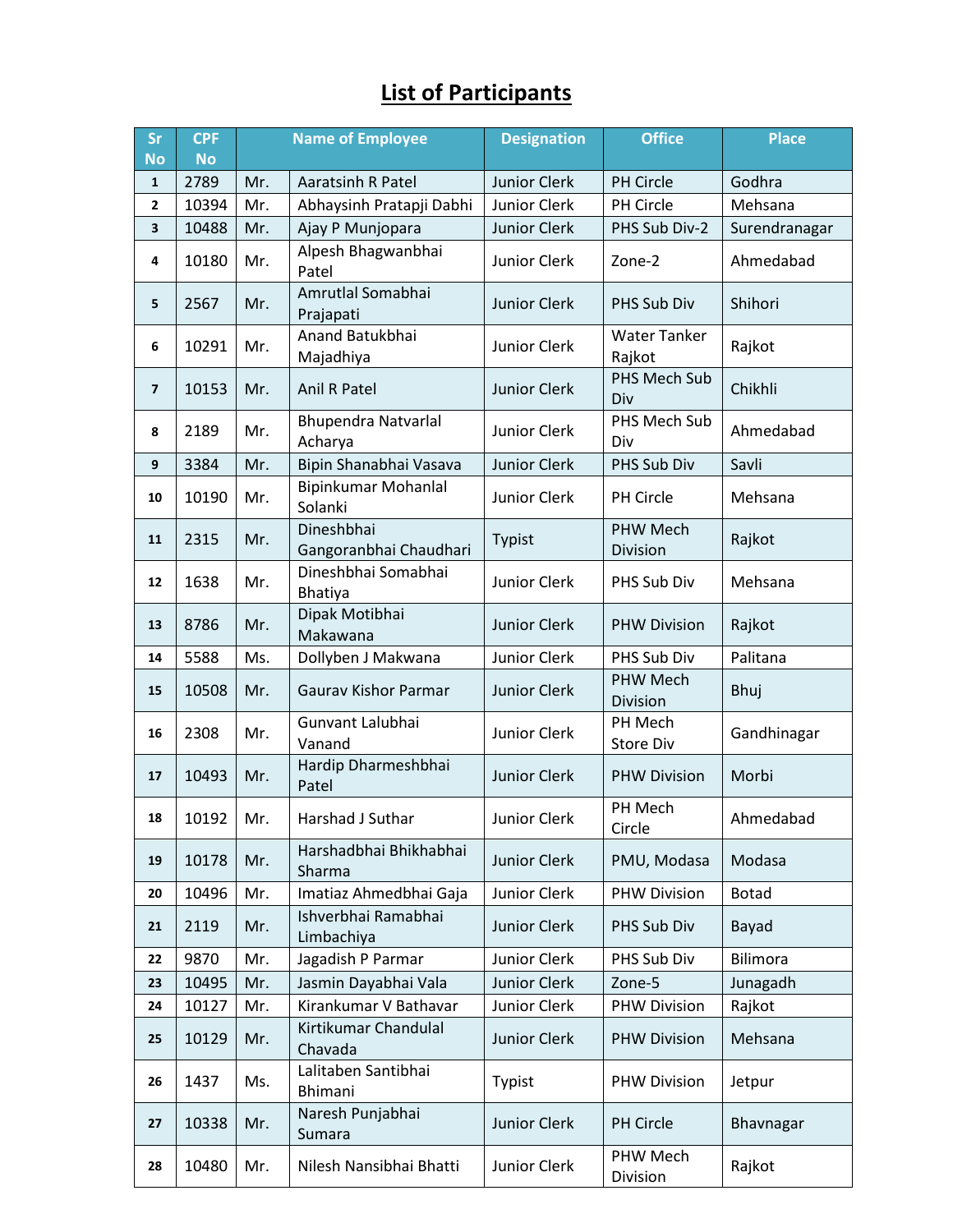| 29 | 10233 | Mr. | Nilesh Prabhubhai<br>Patadiya       | Junior Clerk        | <b>PHW Division</b>  | Surendranagar             |
|----|-------|-----|-------------------------------------|---------------------|----------------------|---------------------------|
| 30 | 10518 | Mr. | Parimal Ashvinkumar Das             | Junior Clerk        | PH Circle            | Nadiad                    |
| 31 | 2635  | Mr. | Pravinbhai Godadbhai<br>Solanki     | <b>Junior Clerk</b> | PHS Sub Div          | Danta                     |
| 32 | 10594 | Mr. | Pritam Bharatbhai Patel             | Junior Clerk        | PHS Sub Div          | Navsari                   |
| 33 | 10131 | Ms. | Rajeshree Uditkumar<br>Parekh       | <b>Junior Clerk</b> | <b>PHW Division</b>  | Gandhinagar               |
| 34 | 8485  | Mr. | Rakesh Golabhai Patel               | Junior Clerk        | <b>PHW Division</b>  | Navsari                   |
| 35 |       | Mr. | S S Mishra                          | Junior Clerk        | PHS Sub Div          | Dediyapada                |
| 36 | 10523 | Mr. | Sanjay B Patel                      | Junior Clerk        | PHS Sub Div          | Uchchhal                  |
| 37 | 10174 | Mr. | Sanjay Pruthvisinh<br>Makwana       | <b>Junior Clerk</b> | <b>PHW Division</b>  | Modasa                    |
| 38 | 10083 | Mr. | Sanjaysinh K Singh                  | Junior Clerk        | <b>PHW Division</b>  | <b>Bharuch</b>            |
| 39 | 2718  | Mr. | Sendhabhai Kanjibhai<br>Raval       | Junior Clerk        | <b>PHS Sub Div</b>   | <b>Bhabhar</b>            |
| 40 | 4158  | Ms. | Sharmista Hirenbhai<br>Mehta        | Junior Clerk        | PHW Mech<br>Division | Bhavnagar                 |
| 41 | 2322  | Mr. | Shivabhai Ghogabhai<br>Solanki      | <b>Junior Clerk</b> | PHS Sub Div          | Harij                     |
| 42 | 3674  | Mr. | Sumit Jesha Daresha                 | Junior Clerk        | PHS Sub Div          | Mangrol                   |
| 43 | 10268 | Mr. | Sunil Balaji Gohil                  | Junior Clerk        | <b>PHW Division</b>  | Porbandar                 |
| 44 | 3979  | Mr. | Sureshbhai Ranchoddas<br>Ratoja     | Junior Clerk        | <b>PHW Division</b>  | Limbdi<br>(Surendranagar) |
| 45 | 10609 | Mr. | Suryadevsinh Ranjitsinh<br>Jhalu    | <b>Junior Clerk</b> | PHS Sub Div          | Sayla                     |
| 46 | 10520 | Ms. | Tanviben M Jani                     | Junior Clerk        | <b>PHW Division</b>  | Morbi                     |
| 47 | 10386 | Mr. | Trupti Tarulbhai Bhatt              | Junior Clerk        | HO, GWSSB            | Gandhinagar               |
| 48 |       | Mr. | Vanrajsinh Arjunsinh<br>Chavda      | Junior Clerk        | PHS Sub Div          | Sami                      |
| 49 | 8143  | Mr. | Vijay Ranmalbhai Yadav              | <b>Junior Clerk</b> | PHS Sub Div          | Jasdan                    |
| 50 | 10487 | Ms. | Vinaben Hitendra Patel              | Junior Clerk        | PHS Sub Div          | Valsad                    |
| 52 | 4225  | Ms. | Vinaben Rameshbhai<br>Patel         | Junior Clerk        | PHW Mech<br>Division | Mehsana                   |
| 53 | 10191 | Mr. | Vipulkumar<br>Kailashchandra Bhojak | Junior Clerk        | PH Dharoi Div        | Mehsana                   |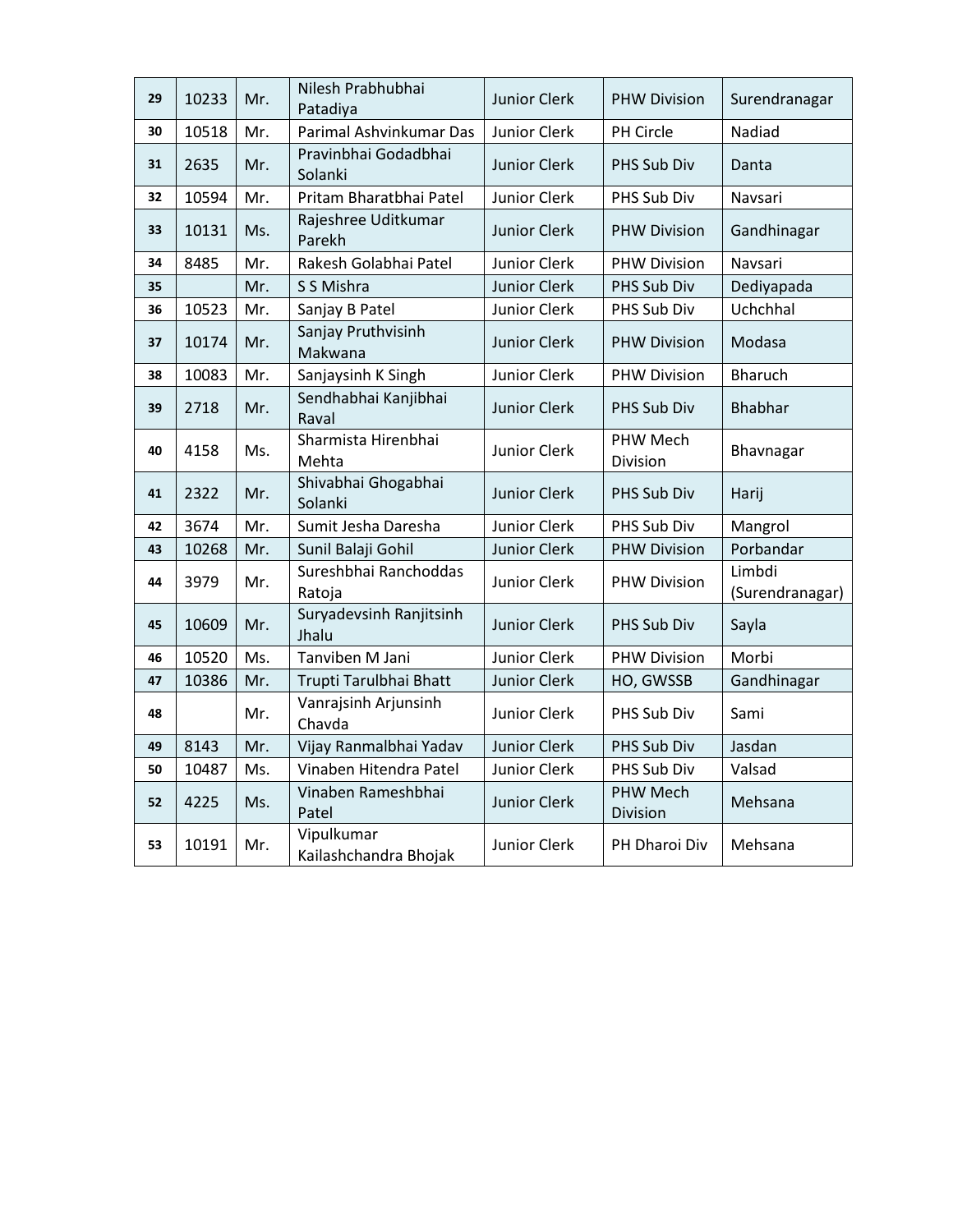## **Photo Gallery**

1. **Sh. D P Manavadariya**, Senior Manager (F&A), GWSSB addressing the trainees



2. **Sh. R B Darji**, Senior Manager (F&A), GWSSB addressing the trainees